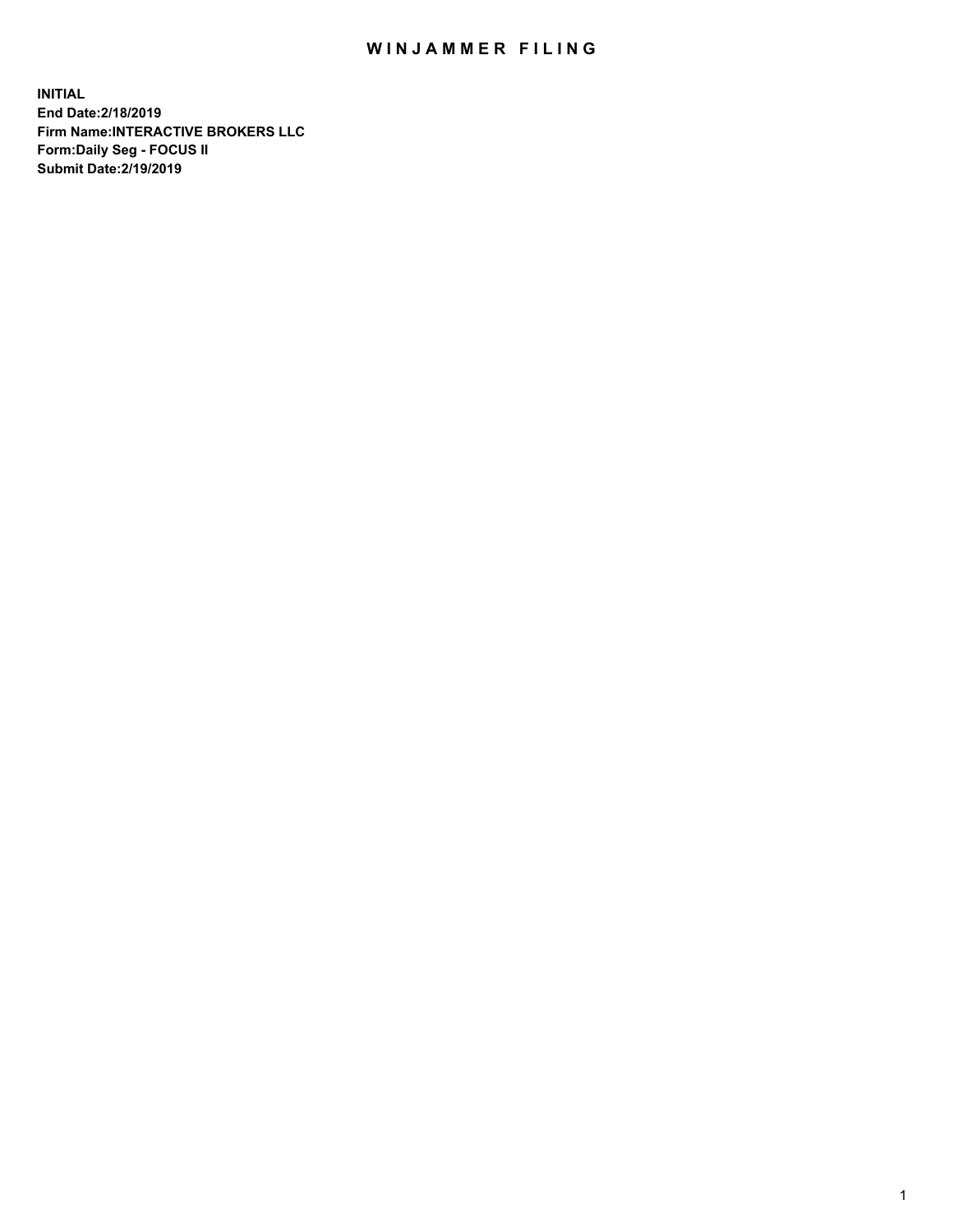**INITIAL End Date:2/18/2019 Firm Name:INTERACTIVE BROKERS LLC Form:Daily Seg - FOCUS II Submit Date:2/19/2019 Daily Segregation - Cover Page**

| Name of Company                                                                                                                                                                                                                                                                                                                | <b>INTERACTIVE BROKERS LLC</b>                                                                  |
|--------------------------------------------------------------------------------------------------------------------------------------------------------------------------------------------------------------------------------------------------------------------------------------------------------------------------------|-------------------------------------------------------------------------------------------------|
| <b>Contact Name</b>                                                                                                                                                                                                                                                                                                            | James Menicucci                                                                                 |
| <b>Contact Phone Number</b>                                                                                                                                                                                                                                                                                                    | 203-618-8085                                                                                    |
| <b>Contact Email Address</b>                                                                                                                                                                                                                                                                                                   | jmenicucci@interactivebrokers.c<br>om                                                           |
| FCM's Customer Segregated Funds Residual Interest Target (choose one):<br>a. Minimum dollar amount: ; or<br>b. Minimum percentage of customer segregated funds required:% ; or<br>c. Dollar amount range between: and; or<br>d. Percentage range of customer segregated funds required between:% and%.                         | $\overline{\mathbf{0}}$<br>$\overline{\mathbf{0}}$<br>155,000,000 245,000,000<br>0 <sub>0</sub> |
| FCM's Customer Secured Amount Funds Residual Interest Target (choose one):<br>a. Minimum dollar amount: ; or<br>b. Minimum percentage of customer secured funds required:% ; or<br>c. Dollar amount range between: and; or<br>d. Percentage range of customer secured funds required between:% and%.                           | $\overline{\mathbf{0}}$<br>0<br>80,000,000 120,000,000<br>0 <sub>0</sub>                        |
| FCM's Cleared Swaps Customer Collateral Residual Interest Target (choose one):<br>a. Minimum dollar amount: ; or<br>b. Minimum percentage of cleared swaps customer collateral required:% ; or<br>c. Dollar amount range between: and; or<br>d. Percentage range of cleared swaps customer collateral required between:% and%. | $\overline{\mathbf{0}}$<br><u>0</u><br>$\underline{0}$ $\underline{0}$<br>00                    |

Attach supporting documents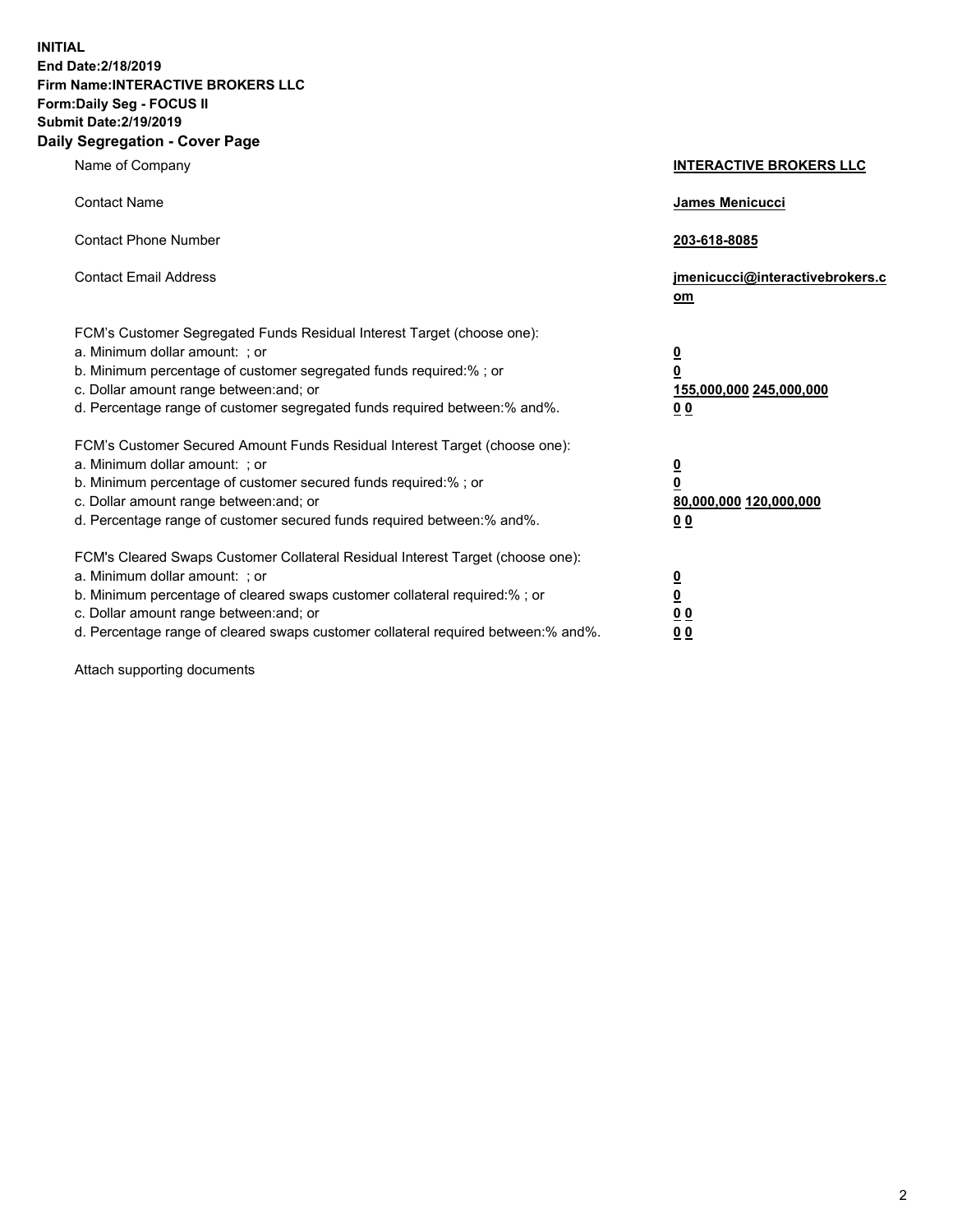## **INITIAL End Date:2/18/2019 Firm Name:INTERACTIVE BROKERS LLC Form:Daily Seg - FOCUS II Submit Date:2/19/2019 Daily Segregation - Secured Amounts**

| Daily Segregation - Secured Amounts                                              |                                                                                                                                                                                                                                                                                                                                                                                                                                                                                                                                                                                                                                                                                                                                                                                                                                                                                                                                                                                                                                                                                                                                                                                                                                                                                                                                                                                                                                                                                                                                                                                                                                                                                                                                                                                                                                                                                                                                                                                                                                                                                                                                                                                                                                                                                                                                                                                         |
|----------------------------------------------------------------------------------|-----------------------------------------------------------------------------------------------------------------------------------------------------------------------------------------------------------------------------------------------------------------------------------------------------------------------------------------------------------------------------------------------------------------------------------------------------------------------------------------------------------------------------------------------------------------------------------------------------------------------------------------------------------------------------------------------------------------------------------------------------------------------------------------------------------------------------------------------------------------------------------------------------------------------------------------------------------------------------------------------------------------------------------------------------------------------------------------------------------------------------------------------------------------------------------------------------------------------------------------------------------------------------------------------------------------------------------------------------------------------------------------------------------------------------------------------------------------------------------------------------------------------------------------------------------------------------------------------------------------------------------------------------------------------------------------------------------------------------------------------------------------------------------------------------------------------------------------------------------------------------------------------------------------------------------------------------------------------------------------------------------------------------------------------------------------------------------------------------------------------------------------------------------------------------------------------------------------------------------------------------------------------------------------------------------------------------------------------------------------------------------------|
| Foreign Futures and Foreign Options Secured Amounts                              |                                                                                                                                                                                                                                                                                                                                                                                                                                                                                                                                                                                                                                                                                                                                                                                                                                                                                                                                                                                                                                                                                                                                                                                                                                                                                                                                                                                                                                                                                                                                                                                                                                                                                                                                                                                                                                                                                                                                                                                                                                                                                                                                                                                                                                                                                                                                                                                         |
| Amount required to be set aside pursuant to law, rule or regulation of a foreign | $0$ [7305]                                                                                                                                                                                                                                                                                                                                                                                                                                                                                                                                                                                                                                                                                                                                                                                                                                                                                                                                                                                                                                                                                                                                                                                                                                                                                                                                                                                                                                                                                                                                                                                                                                                                                                                                                                                                                                                                                                                                                                                                                                                                                                                                                                                                                                                                                                                                                                              |
|                                                                                  |                                                                                                                                                                                                                                                                                                                                                                                                                                                                                                                                                                                                                                                                                                                                                                                                                                                                                                                                                                                                                                                                                                                                                                                                                                                                                                                                                                                                                                                                                                                                                                                                                                                                                                                                                                                                                                                                                                                                                                                                                                                                                                                                                                                                                                                                                                                                                                                         |
|                                                                                  |                                                                                                                                                                                                                                                                                                                                                                                                                                                                                                                                                                                                                                                                                                                                                                                                                                                                                                                                                                                                                                                                                                                                                                                                                                                                                                                                                                                                                                                                                                                                                                                                                                                                                                                                                                                                                                                                                                                                                                                                                                                                                                                                                                                                                                                                                                                                                                                         |
|                                                                                  | 426,837,081 [7315]                                                                                                                                                                                                                                                                                                                                                                                                                                                                                                                                                                                                                                                                                                                                                                                                                                                                                                                                                                                                                                                                                                                                                                                                                                                                                                                                                                                                                                                                                                                                                                                                                                                                                                                                                                                                                                                                                                                                                                                                                                                                                                                                                                                                                                                                                                                                                                      |
|                                                                                  | $0$ [7317]                                                                                                                                                                                                                                                                                                                                                                                                                                                                                                                                                                                                                                                                                                                                                                                                                                                                                                                                                                                                                                                                                                                                                                                                                                                                                                                                                                                                                                                                                                                                                                                                                                                                                                                                                                                                                                                                                                                                                                                                                                                                                                                                                                                                                                                                                                                                                                              |
|                                                                                  | 698,707 [7325]                                                                                                                                                                                                                                                                                                                                                                                                                                                                                                                                                                                                                                                                                                                                                                                                                                                                                                                                                                                                                                                                                                                                                                                                                                                                                                                                                                                                                                                                                                                                                                                                                                                                                                                                                                                                                                                                                                                                                                                                                                                                                                                                                                                                                                                                                                                                                                          |
|                                                                                  |                                                                                                                                                                                                                                                                                                                                                                                                                                                                                                                                                                                                                                                                                                                                                                                                                                                                                                                                                                                                                                                                                                                                                                                                                                                                                                                                                                                                                                                                                                                                                                                                                                                                                                                                                                                                                                                                                                                                                                                                                                                                                                                                                                                                                                                                                                                                                                                         |
|                                                                                  | 145,854 [7335]                                                                                                                                                                                                                                                                                                                                                                                                                                                                                                                                                                                                                                                                                                                                                                                                                                                                                                                                                                                                                                                                                                                                                                                                                                                                                                                                                                                                                                                                                                                                                                                                                                                                                                                                                                                                                                                                                                                                                                                                                                                                                                                                                                                                                                                                                                                                                                          |
|                                                                                  | -51,596 <sup>[7337]</sup>                                                                                                                                                                                                                                                                                                                                                                                                                                                                                                                                                                                                                                                                                                                                                                                                                                                                                                                                                                                                                                                                                                                                                                                                                                                                                                                                                                                                                                                                                                                                                                                                                                                                                                                                                                                                                                                                                                                                                                                                                                                                                                                                                                                                                                                                                                                                                               |
|                                                                                  | 427,630,046 [7345]                                                                                                                                                                                                                                                                                                                                                                                                                                                                                                                                                                                                                                                                                                                                                                                                                                                                                                                                                                                                                                                                                                                                                                                                                                                                                                                                                                                                                                                                                                                                                                                                                                                                                                                                                                                                                                                                                                                                                                                                                                                                                                                                                                                                                                                                                                                                                                      |
|                                                                                  | 3,856 [7351]                                                                                                                                                                                                                                                                                                                                                                                                                                                                                                                                                                                                                                                                                                                                                                                                                                                                                                                                                                                                                                                                                                                                                                                                                                                                                                                                                                                                                                                                                                                                                                                                                                                                                                                                                                                                                                                                                                                                                                                                                                                                                                                                                                                                                                                                                                                                                                            |
|                                                                                  | 0 [7352] 3,856 [7354]                                                                                                                                                                                                                                                                                                                                                                                                                                                                                                                                                                                                                                                                                                                                                                                                                                                                                                                                                                                                                                                                                                                                                                                                                                                                                                                                                                                                                                                                                                                                                                                                                                                                                                                                                                                                                                                                                                                                                                                                                                                                                                                                                                                                                                                                                                                                                                   |
|                                                                                  | 427,633,902 [7355]                                                                                                                                                                                                                                                                                                                                                                                                                                                                                                                                                                                                                                                                                                                                                                                                                                                                                                                                                                                                                                                                                                                                                                                                                                                                                                                                                                                                                                                                                                                                                                                                                                                                                                                                                                                                                                                                                                                                                                                                                                                                                                                                                                                                                                                                                                                                                                      |
|                                                                                  |                                                                                                                                                                                                                                                                                                                                                                                                                                                                                                                                                                                                                                                                                                                                                                                                                                                                                                                                                                                                                                                                                                                                                                                                                                                                                                                                                                                                                                                                                                                                                                                                                                                                                                                                                                                                                                                                                                                                                                                                                                                                                                                                                                                                                                                                                                                                                                                         |
|                                                                                  | 427,633,902 [7360]                                                                                                                                                                                                                                                                                                                                                                                                                                                                                                                                                                                                                                                                                                                                                                                                                                                                                                                                                                                                                                                                                                                                                                                                                                                                                                                                                                                                                                                                                                                                                                                                                                                                                                                                                                                                                                                                                                                                                                                                                                                                                                                                                                                                                                                                                                                                                                      |
| 6.                                                                               |                                                                                                                                                                                                                                                                                                                                                                                                                                                                                                                                                                                                                                                                                                                                                                                                                                                                                                                                                                                                                                                                                                                                                                                                                                                                                                                                                                                                                                                                                                                                                                                                                                                                                                                                                                                                                                                                                                                                                                                                                                                                                                                                                                                                                                                                                                                                                                                         |
|                                                                                  |                                                                                                                                                                                                                                                                                                                                                                                                                                                                                                                                                                                                                                                                                                                                                                                                                                                                                                                                                                                                                                                                                                                                                                                                                                                                                                                                                                                                                                                                                                                                                                                                                                                                                                                                                                                                                                                                                                                                                                                                                                                                                                                                                                                                                                                                                                                                                                                         |
|                                                                                  |                                                                                                                                                                                                                                                                                                                                                                                                                                                                                                                                                                                                                                                                                                                                                                                                                                                                                                                                                                                                                                                                                                                                                                                                                                                                                                                                                                                                                                                                                                                                                                                                                                                                                                                                                                                                                                                                                                                                                                                                                                                                                                                                                                                                                                                                                                                                                                                         |
|                                                                                  | 52,468,315 [7500]                                                                                                                                                                                                                                                                                                                                                                                                                                                                                                                                                                                                                                                                                                                                                                                                                                                                                                                                                                                                                                                                                                                                                                                                                                                                                                                                                                                                                                                                                                                                                                                                                                                                                                                                                                                                                                                                                                                                                                                                                                                                                                                                                                                                                                                                                                                                                                       |
|                                                                                  | 0 [7520] 52,468,315 [7530]                                                                                                                                                                                                                                                                                                                                                                                                                                                                                                                                                                                                                                                                                                                                                                                                                                                                                                                                                                                                                                                                                                                                                                                                                                                                                                                                                                                                                                                                                                                                                                                                                                                                                                                                                                                                                                                                                                                                                                                                                                                                                                                                                                                                                                                                                                                                                              |
|                                                                                  |                                                                                                                                                                                                                                                                                                                                                                                                                                                                                                                                                                                                                                                                                                                                                                                                                                                                                                                                                                                                                                                                                                                                                                                                                                                                                                                                                                                                                                                                                                                                                                                                                                                                                                                                                                                                                                                                                                                                                                                                                                                                                                                                                                                                                                                                                                                                                                                         |
|                                                                                  | 411,556,968 [7540]                                                                                                                                                                                                                                                                                                                                                                                                                                                                                                                                                                                                                                                                                                                                                                                                                                                                                                                                                                                                                                                                                                                                                                                                                                                                                                                                                                                                                                                                                                                                                                                                                                                                                                                                                                                                                                                                                                                                                                                                                                                                                                                                                                                                                                                                                                                                                                      |
|                                                                                  | 0 [7560] 411,556,968 [7570]                                                                                                                                                                                                                                                                                                                                                                                                                                                                                                                                                                                                                                                                                                                                                                                                                                                                                                                                                                                                                                                                                                                                                                                                                                                                                                                                                                                                                                                                                                                                                                                                                                                                                                                                                                                                                                                                                                                                                                                                                                                                                                                                                                                                                                                                                                                                                             |
|                                                                                  |                                                                                                                                                                                                                                                                                                                                                                                                                                                                                                                                                                                                                                                                                                                                                                                                                                                                                                                                                                                                                                                                                                                                                                                                                                                                                                                                                                                                                                                                                                                                                                                                                                                                                                                                                                                                                                                                                                                                                                                                                                                                                                                                                                                                                                                                                                                                                                                         |
|                                                                                  | $0$ [7580]                                                                                                                                                                                                                                                                                                                                                                                                                                                                                                                                                                                                                                                                                                                                                                                                                                                                                                                                                                                                                                                                                                                                                                                                                                                                                                                                                                                                                                                                                                                                                                                                                                                                                                                                                                                                                                                                                                                                                                                                                                                                                                                                                                                                                                                                                                                                                                              |
|                                                                                  | $0$ [7590]                                                                                                                                                                                                                                                                                                                                                                                                                                                                                                                                                                                                                                                                                                                                                                                                                                                                                                                                                                                                                                                                                                                                                                                                                                                                                                                                                                                                                                                                                                                                                                                                                                                                                                                                                                                                                                                                                                                                                                                                                                                                                                                                                                                                                                                                                                                                                                              |
|                                                                                  | $0$ [7600]                                                                                                                                                                                                                                                                                                                                                                                                                                                                                                                                                                                                                                                                                                                                                                                                                                                                                                                                                                                                                                                                                                                                                                                                                                                                                                                                                                                                                                                                                                                                                                                                                                                                                                                                                                                                                                                                                                                                                                                                                                                                                                                                                                                                                                                                                                                                                                              |
|                                                                                  | $0$ [7610]                                                                                                                                                                                                                                                                                                                                                                                                                                                                                                                                                                                                                                                                                                                                                                                                                                                                                                                                                                                                                                                                                                                                                                                                                                                                                                                                                                                                                                                                                                                                                                                                                                                                                                                                                                                                                                                                                                                                                                                                                                                                                                                                                                                                                                                                                                                                                                              |
|                                                                                  | 0 [7615] 0 [7620]                                                                                                                                                                                                                                                                                                                                                                                                                                                                                                                                                                                                                                                                                                                                                                                                                                                                                                                                                                                                                                                                                                                                                                                                                                                                                                                                                                                                                                                                                                                                                                                                                                                                                                                                                                                                                                                                                                                                                                                                                                                                                                                                                                                                                                                                                                                                                                       |
|                                                                                  |                                                                                                                                                                                                                                                                                                                                                                                                                                                                                                                                                                                                                                                                                                                                                                                                                                                                                                                                                                                                                                                                                                                                                                                                                                                                                                                                                                                                                                                                                                                                                                                                                                                                                                                                                                                                                                                                                                                                                                                                                                                                                                                                                                                                                                                                                                                                                                                         |
|                                                                                  | $0$ [7640]                                                                                                                                                                                                                                                                                                                                                                                                                                                                                                                                                                                                                                                                                                                                                                                                                                                                                                                                                                                                                                                                                                                                                                                                                                                                                                                                                                                                                                                                                                                                                                                                                                                                                                                                                                                                                                                                                                                                                                                                                                                                                                                                                                                                                                                                                                                                                                              |
|                                                                                  | $0$ [7650]                                                                                                                                                                                                                                                                                                                                                                                                                                                                                                                                                                                                                                                                                                                                                                                                                                                                                                                                                                                                                                                                                                                                                                                                                                                                                                                                                                                                                                                                                                                                                                                                                                                                                                                                                                                                                                                                                                                                                                                                                                                                                                                                                                                                                                                                                                                                                                              |
|                                                                                  | $0$ [7660]                                                                                                                                                                                                                                                                                                                                                                                                                                                                                                                                                                                                                                                                                                                                                                                                                                                                                                                                                                                                                                                                                                                                                                                                                                                                                                                                                                                                                                                                                                                                                                                                                                                                                                                                                                                                                                                                                                                                                                                                                                                                                                                                                                                                                                                                                                                                                                              |
|                                                                                  | $0$ [7670]                                                                                                                                                                                                                                                                                                                                                                                                                                                                                                                                                                                                                                                                                                                                                                                                                                                                                                                                                                                                                                                                                                                                                                                                                                                                                                                                                                                                                                                                                                                                                                                                                                                                                                                                                                                                                                                                                                                                                                                                                                                                                                                                                                                                                                                                                                                                                                              |
|                                                                                  | 0 [7675] 0 [7680]                                                                                                                                                                                                                                                                                                                                                                                                                                                                                                                                                                                                                                                                                                                                                                                                                                                                                                                                                                                                                                                                                                                                                                                                                                                                                                                                                                                                                                                                                                                                                                                                                                                                                                                                                                                                                                                                                                                                                                                                                                                                                                                                                                                                                                                                                                                                                                       |
|                                                                                  |                                                                                                                                                                                                                                                                                                                                                                                                                                                                                                                                                                                                                                                                                                                                                                                                                                                                                                                                                                                                                                                                                                                                                                                                                                                                                                                                                                                                                                                                                                                                                                                                                                                                                                                                                                                                                                                                                                                                                                                                                                                                                                                                                                                                                                                                                                                                                                                         |
|                                                                                  | 85,612,632 [7700]                                                                                                                                                                                                                                                                                                                                                                                                                                                                                                                                                                                                                                                                                                                                                                                                                                                                                                                                                                                                                                                                                                                                                                                                                                                                                                                                                                                                                                                                                                                                                                                                                                                                                                                                                                                                                                                                                                                                                                                                                                                                                                                                                                                                                                                                                                                                                                       |
|                                                                                  | $0$ [7710]                                                                                                                                                                                                                                                                                                                                                                                                                                                                                                                                                                                                                                                                                                                                                                                                                                                                                                                                                                                                                                                                                                                                                                                                                                                                                                                                                                                                                                                                                                                                                                                                                                                                                                                                                                                                                                                                                                                                                                                                                                                                                                                                                                                                                                                                                                                                                                              |
|                                                                                  | 1,450,322 [7720]                                                                                                                                                                                                                                                                                                                                                                                                                                                                                                                                                                                                                                                                                                                                                                                                                                                                                                                                                                                                                                                                                                                                                                                                                                                                                                                                                                                                                                                                                                                                                                                                                                                                                                                                                                                                                                                                                                                                                                                                                                                                                                                                                                                                                                                                                                                                                                        |
|                                                                                  | 145,854 [7730]                                                                                                                                                                                                                                                                                                                                                                                                                                                                                                                                                                                                                                                                                                                                                                                                                                                                                                                                                                                                                                                                                                                                                                                                                                                                                                                                                                                                                                                                                                                                                                                                                                                                                                                                                                                                                                                                                                                                                                                                                                                                                                                                                                                                                                                                                                                                                                          |
|                                                                                  | <u>-51,596</u> [7735] <u>87,157,212</u> [7740]                                                                                                                                                                                                                                                                                                                                                                                                                                                                                                                                                                                                                                                                                                                                                                                                                                                                                                                                                                                                                                                                                                                                                                                                                                                                                                                                                                                                                                                                                                                                                                                                                                                                                                                                                                                                                                                                                                                                                                                                                                                                                                                                                                                                                                                                                                                                          |
|                                                                                  | 0 [7760]                                                                                                                                                                                                                                                                                                                                                                                                                                                                                                                                                                                                                                                                                                                                                                                                                                                                                                                                                                                                                                                                                                                                                                                                                                                                                                                                                                                                                                                                                                                                                                                                                                                                                                                                                                                                                                                                                                                                                                                                                                                                                                                                                                                                                                                                                                                                                                                |
|                                                                                  | $0$ [7765]                                                                                                                                                                                                                                                                                                                                                                                                                                                                                                                                                                                                                                                                                                                                                                                                                                                                                                                                                                                                                                                                                                                                                                                                                                                                                                                                                                                                                                                                                                                                                                                                                                                                                                                                                                                                                                                                                                                                                                                                                                                                                                                                                                                                                                                                                                                                                                              |
|                                                                                  | 551,182,495 [7770]                                                                                                                                                                                                                                                                                                                                                                                                                                                                                                                                                                                                                                                                                                                                                                                                                                                                                                                                                                                                                                                                                                                                                                                                                                                                                                                                                                                                                                                                                                                                                                                                                                                                                                                                                                                                                                                                                                                                                                                                                                                                                                                                                                                                                                                                                                                                                                      |
|                                                                                  | 123,548,593 [7380]                                                                                                                                                                                                                                                                                                                                                                                                                                                                                                                                                                                                                                                                                                                                                                                                                                                                                                                                                                                                                                                                                                                                                                                                                                                                                                                                                                                                                                                                                                                                                                                                                                                                                                                                                                                                                                                                                                                                                                                                                                                                                                                                                                                                                                                                                                                                                                      |
|                                                                                  |                                                                                                                                                                                                                                                                                                                                                                                                                                                                                                                                                                                                                                                                                                                                                                                                                                                                                                                                                                                                                                                                                                                                                                                                                                                                                                                                                                                                                                                                                                                                                                                                                                                                                                                                                                                                                                                                                                                                                                                                                                                                                                                                                                                                                                                                                                                                                                                         |
|                                                                                  | 80,000,000 [7780]                                                                                                                                                                                                                                                                                                                                                                                                                                                                                                                                                                                                                                                                                                                                                                                                                                                                                                                                                                                                                                                                                                                                                                                                                                                                                                                                                                                                                                                                                                                                                                                                                                                                                                                                                                                                                                                                                                                                                                                                                                                                                                                                                                                                                                                                                                                                                                       |
|                                                                                  | 43,548,593 [7785]                                                                                                                                                                                                                                                                                                                                                                                                                                                                                                                                                                                                                                                                                                                                                                                                                                                                                                                                                                                                                                                                                                                                                                                                                                                                                                                                                                                                                                                                                                                                                                                                                                                                                                                                                                                                                                                                                                                                                                                                                                                                                                                                                                                                                                                                                                                                                                       |
|                                                                                  | government or a rule of a self-regulatory organization authorized thereunder<br>Net ledger balance - Foreign Futures and Foreign Option Trading - All Customers<br>A. Cash<br>B. Securities (at market)<br>Net unrealized profit (loss) in open futures contracts traded on a foreign board of trade<br>Exchange traded options<br>a. Market value of open option contracts purchased on a foreign board of trade<br>b. Market value of open contracts granted (sold) on a foreign board of trade<br>Net equity (deficit) (add lines 1.2. and 3.)<br>Account liquidating to a deficit and account with a debit balances - gross amount<br>Less: amount offset by customer owned securities<br>Amount required to be set aside as the secured amount - Net Liquidating Equity<br>Method (add lines 4 and 5)<br>Greater of amount required to be set aside pursuant to foreign jurisdiction (above) or line<br>FUNDS DEPOSITED IN SEPARATE REGULATION 30.7 ACCOUNTS<br>Cash in banks<br>A. Banks located in the United States<br>B. Other banks qualified under Regulation 30.7<br>Securities<br>A. In safekeeping with banks located in the United States<br>B. In safekeeping with other banks qualified under Regulation 30.7<br>Equities with registered futures commission merchants<br>A. Cash<br><b>B.</b> Securities<br>C. Unrealized gain (loss) on open futures contracts<br>D. Value of long option contracts<br>E. Value of short option contracts<br>Amounts held by clearing organizations of foreign boards of trade<br>A. Cash<br><b>B.</b> Securities<br>C. Amount due to (from) clearing organization - daily variation<br>D. Value of long option contracts<br>E. Value of short option contracts<br>Amounts held by members of foreign boards of trade<br>A. Cash<br><b>B.</b> Securities<br>C. Unrealized gain (loss) on open futures contracts<br>D. Value of long option contracts<br>E. Value of short option contracts<br>Amounts with other depositories designated by a foreign board of trade<br>Segregated funds on hand<br>Total funds in separate section 30.7 accounts<br>Excess (deficiency) Set Aside for Secured Amount (subtract line 7 Secured Statement<br>Page 1 from Line 8)<br>Management Target Amount for Excess funds in separate section 30.7 accounts<br>Excess (deficiency) funds in separate 30.7 accounts over (under) Management Target |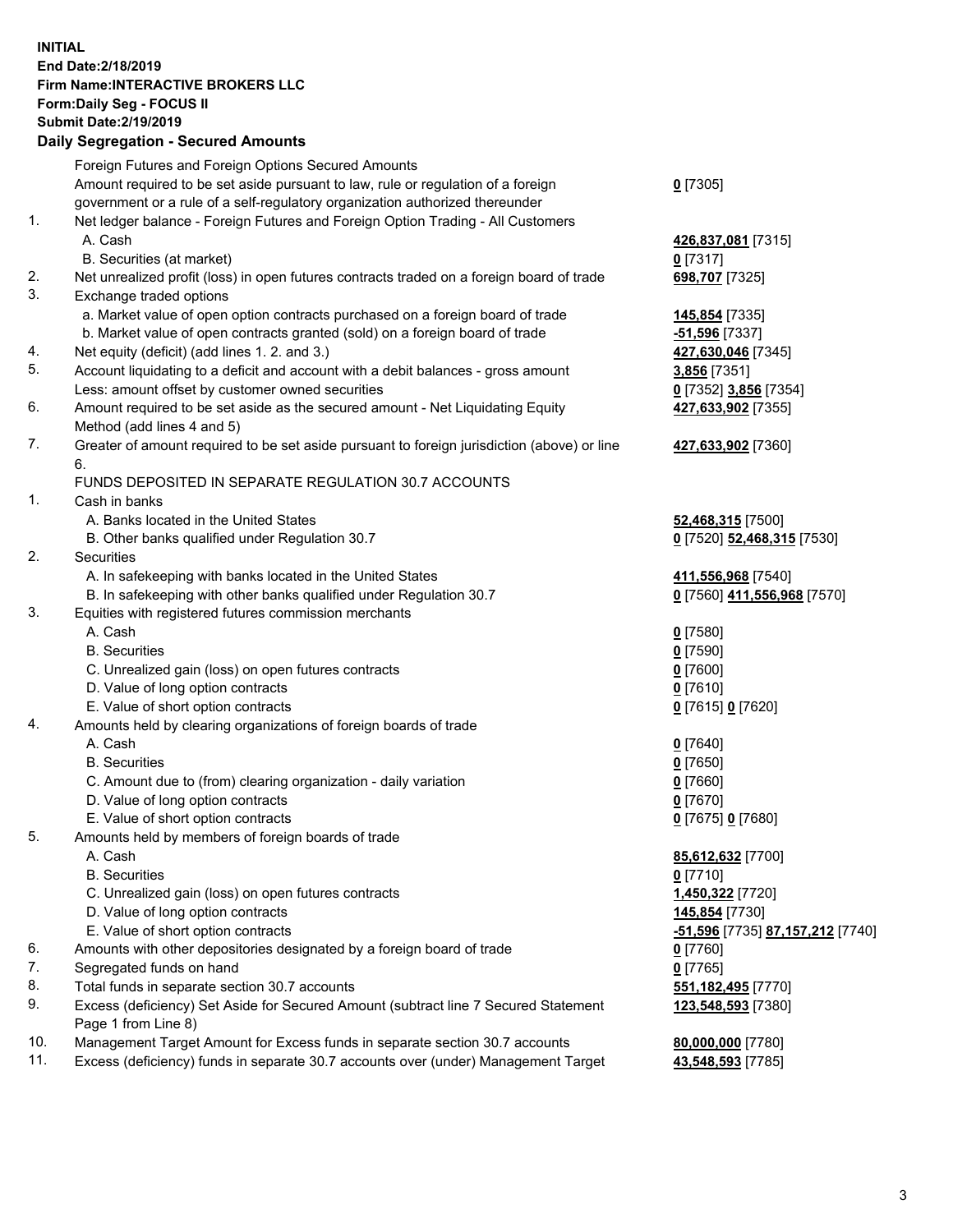**INITIAL End Date:2/18/2019 Firm Name:INTERACTIVE BROKERS LLC Form:Daily Seg - FOCUS II Submit Date:2/19/2019 Daily Segregation - Segregation Statement** SEGREGATION REQUIREMENTS(Section 4d(2) of the CEAct) 1. Net ledger balance A. Cash **3,899,360,181** [7010] B. Securities (at market) **0** [7020] 2. Net unrealized profit (loss) in open futures contracts traded on a contract market **-146,856,993** [7030] 3. Exchange traded options A. Add market value of open option contracts purchased on a contract market **350,953,314** [7032] B. Deduct market value of open option contracts granted (sold) on a contract market **-346,645,658** [7033] 4. Net equity (deficit) (add lines 1, 2 and 3) **3,756,810,844** [7040] 5. Accounts liquidating to a deficit and accounts with debit balances - gross amount **1,292,122** [7045] Less: amount offset by customer securities **0** [7047] **1,292,122** [7050] 6. Amount required to be segregated (add lines 4 and 5) **3,758,102,966** [7060] FUNDS IN SEGREGATED ACCOUNTS 7. Deposited in segregated funds bank accounts A. Cash **382,127,932** [7070] B. Securities representing investments of customers' funds (at market) **2,298,665,780** [7080] C. Securities held for particular customers or option customers in lieu of cash (at market) **0** [7090] 8. Margins on deposit with derivatives clearing organizations of contract markets A. Cash **16,413,081** [7100] B. Securities representing investments of customers' funds (at market) **1,277,624,773** [7110] C. Securities held for particular customers or option customers in lieu of cash (at market) **0** [7120] 9. Net settlement from (to) derivatives clearing organizations of contract markets **-12,336,468** [7130] 10. Exchange traded options A. Value of open long option contracts **360,726,143** [7132] B. Value of open short option contracts **-356,437,294** [7133] 11. Net equities with other FCMs A. Net liquidating equity **0** [7140] B. Securities representing investments of customers' funds (at market) **0** [7160] C. Securities held for particular customers or option customers in lieu of cash (at market) **0** [7170] 12. Segregated funds on hand **0** [7150] 13. Total amount in segregation (add lines 7 through 12) **3,966,783,947** [7180] 14. Excess (deficiency) funds in segregation (subtract line 6 from line 13) **208,680,981** [7190] 15. Management Target Amount for Excess funds in segregation **155,000,000** [7194]

16. Excess (deficiency) funds in segregation over (under) Management Target Amount Excess

**53,680,981** [7198]